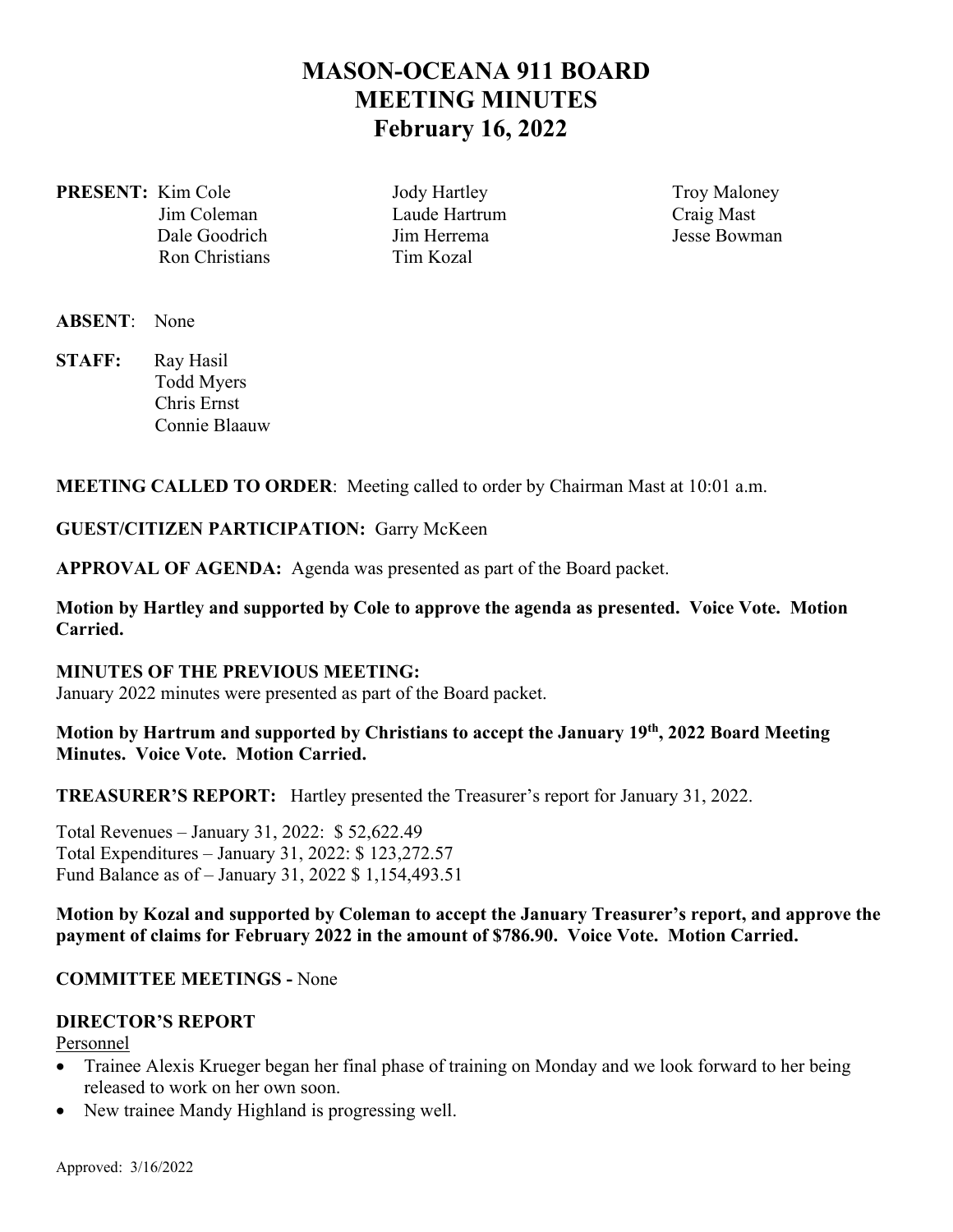## Collaboration Projects

- Lake County CAD- no update.
- A major Viper update was completed this week for all 6 Mid-Mitt consortium 911 centers. Todd coordinated the update that was performed by NSOIT. This major update has been 9 months in the making and will bring us current with our multimode software.

## Radio Communications Updates

- Lakeshore Coverage- we have communicated to Motorola that we do not believe that constructing 800 MHz infrastructure is the answer for lakeshore coverage. Instead, we are looking at a number of alternative solutions that could be deployed for much less cost than MPSCS towers. We are scheduled to see a presentation on Motorola Nitro. Nitro is an LTE solution that can be deployed to different communities residing on Lake Michigan.
- Encryption- we met with Motorola on January 20, and then again last week. A TAC committee meeting is needed to discuss cost estimates for upgrading our communications to incorporate AES256 encryption.
- An ARGUS battery charger system for the Mason Co EM 8TAC91 repeater was ordered. A Honda EU2200i generator was also ordered for use with the repeater. We are working on quotes for a "mobile mast" trailer. The project will allow 911 to rapidly deploy an 8TAC repeater that can reach very tight spaces in very little time and is not dependent on a vehicle for power.

## Other Updates

- Mason-Oceana 911 was randomly selected for a state 911 compliance review. The review includes a comprehensive review of state/local 911 revenues and expenditures, dispatcher training fund revenues and expenditures, policies, facility, 911 equipment  $\&$  software. We submitted the exhaustive pre-review paperwork on Friday, February 11. Executive Assistant Connie Blaauw is very busy with the financial reporting, and Operations Manager Chris Ernst has been busy with the operational and training portions.
- Todd and Chris have been hard at work with various facility upgrades. Projects currently in progress include painting bathrooms, new carpeting for admin offices, locker rooms & weight room, new flooring for bathrooms, the kitchen, and the copy room, and replacing the remainder of window sills. Todd and Chris have performed some of the work but more complicated projects like carpet and tile are being bid out.
- Our meeting room/EOC is receiving some upgrades from Todd and Chris. A new projector screen that is large enough for modern projectors is on order. New TV screens have been installed.
- We successfully submitted our application for 2022 training funds from the State 911 Office and have already been notified that we will receive those funds this year.
- We are in the process of completing our annual MMRMA renewal questionnaire.
- Recent events have us looking at site security, inside and outside our facility.
- Ray and Chris met with the new Mason Co Rural Fire Authority administrator Carlene Zielinski on January 20.
- Ray attended the Mason Co Township Officials Association meeting on January 20.
- 911 is working with Life EMS, the Oceana Co Medical Control Board and a local FD to explore leveraging mutual aid requests with providers like the White Lake EMS and other agencies.
- Ray attended the Mason Co Rural Fire Authority meeting on January 27.
- Ray participated in a Ludington Pumped Storage tabletop exercise on February 10.

## **OLD BUSINESS:**

None